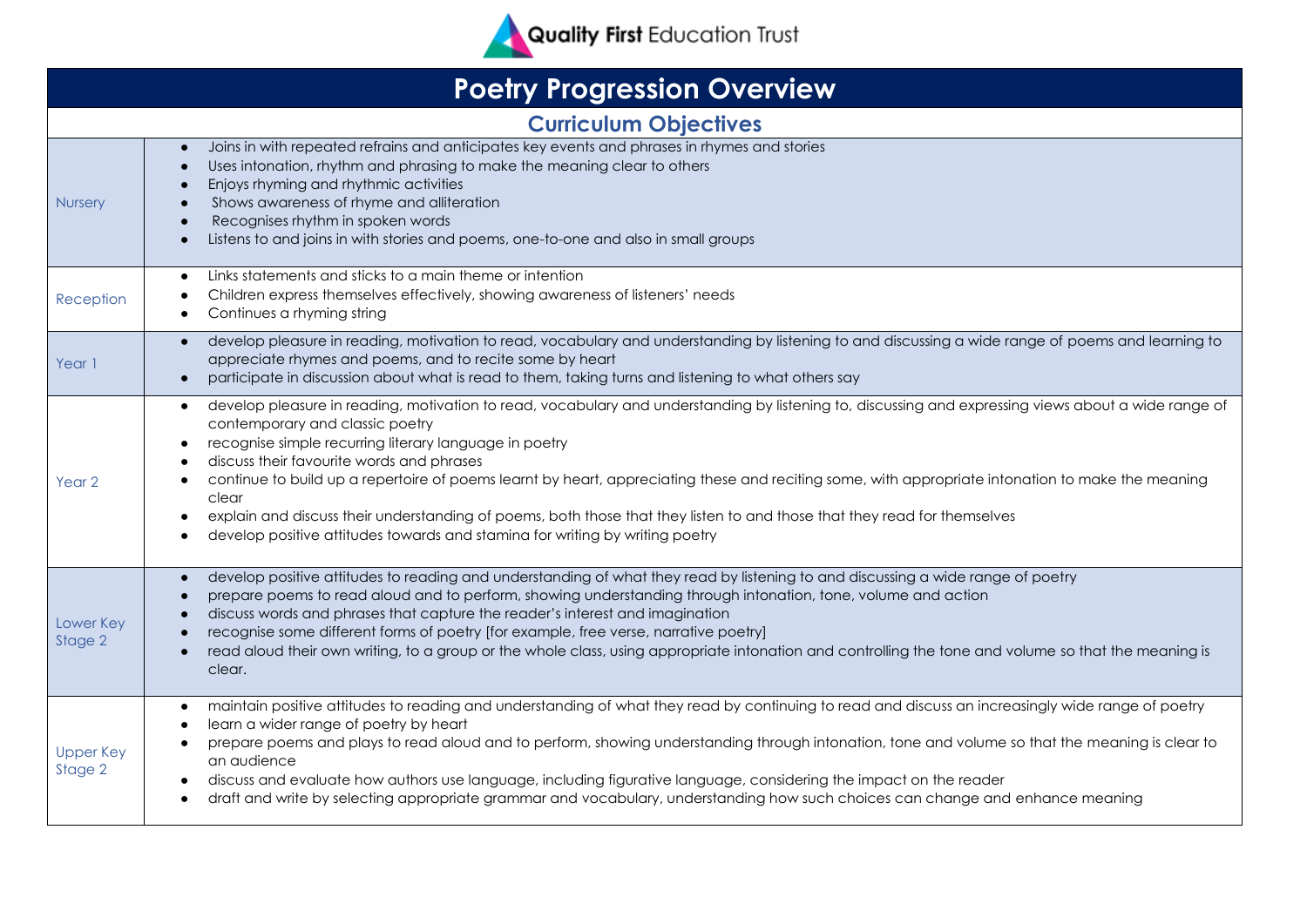| Poetry: Year Group Overview |                                                                     |                                                                                                                                                                                                                                                                                                                                     |  |  |
|-----------------------------|---------------------------------------------------------------------|-------------------------------------------------------------------------------------------------------------------------------------------------------------------------------------------------------------------------------------------------------------------------------------------------------------------------------------|--|--|
| Year Group                  | Poetry Type and Number of Days ()                                   | Poems to Learn                                                                                                                                                                                                                                                                                                                      |  |  |
| Nursery                     | Exposure to all by adult reading<br>$\bullet$                       |                                                                                                                                                                                                                                                                                                                                     |  |  |
| Reception                   | Exposure to all by adult reading<br>$\bullet$<br>Shape<br>$\bullet$ | Number Poems<br>$\bullet$<br>There was a crooked man and Blue Wellies Yellow Wellies<br>$\bullet$<br>Spike Milligan Silly rhymes<br>Wriggle and Roar - any from collection<br>Mrs Pirate-Nick Sharratt<br>$\bullet$<br>Commotion in the Ocean (2 verses) OR Rumble in the Jungle                                                    |  |  |
|                             | Acrostic<br>$\bullet$<br>Shape/Calligrams<br>Riddle<br>Free verse   | 30 days hath September ANON<br>Tongue Twisters from Poems Aloud by Joseph Coelho<br>The Quarrel by Eleanor Farejon<br>Spaghetti Spaghetti - John Prelutsky<br>On the Ning, Nang, Nong - S Milligan<br>$\bullet$<br>Song of the Train - David McCord                                                                                 |  |  |
| $\overline{2}$              | Diamonte<br>$\bullet$<br>Haiku<br>Free verse                        | Penguins on Ice - Celia Warren<br>Cats - Eleanor Farjeon<br>The Morning Rush - John Foster<br>In the Park and In the Park 2 by Eloise Greenfield<br>King of the Dinosaurs by Aoife Mannix<br>Where do all the Teachers Go? - Peter Dixon                                                                                            |  |  |
| 3                           | Clerihew<br>$\bullet$<br>Limerick<br>Free verse - Russian Doll      | My Dad's Amazing - Ian Souter<br>I Don't Want to Go to School - Colin McNaughton<br>Slowly - James Reeves<br>Thinker's Rap - Eloise Greenfield<br>The Sound Collector - Roger McGough<br>The Duelling Duo - Joseph Coelho                                                                                                           |  |  |
| 4                           | Kenning<br>$\bullet$<br>Free verse                                  | Emergensea - John Hegley<br>$\bullet$<br>The Ocean's Blanket - Carol Ann Duffy<br>Gran Can you Rap - Jack Ousby<br>Jelly Jake and Butter Bill - Leroy F. Jackson<br>The Witches Spell - Macbeth<br>Walking with my Iguana - Brian Moses<br>$\bullet$                                                                                |  |  |
| $\sqrt{5}$                  | Narrative<br>$\bullet$<br>Free verse                                | Bed in Summer - Robert Louis Stevenson<br>From a Railway Carriage - Robert Louis Stevenson<br>The River - Valerie Bloom<br>Whatif by Shel Silverstein<br>Matilda (who told such dreadful lies) by Hillaire Belloc<br>Shoulders by Naomi Shihab Nye<br>$\bullet$                                                                     |  |  |
| 6                           | Narrative<br>Free verse                                             | The City of My Birth by Karl Nova<br>$\bullet$<br>Mainly About Aliens by Ruth Awolola<br>The Parent and Child Quadrille - Michaela Morgan<br>$\bullet$<br>Aleppo Cat - Philip Gross<br>I Asked the River by Valerie Bloom<br>Goal by Steven Camden<br>I am a Writer by Joseph Coelho<br>$\bullet$<br>On Paper by Jacqueline Woodson |  |  |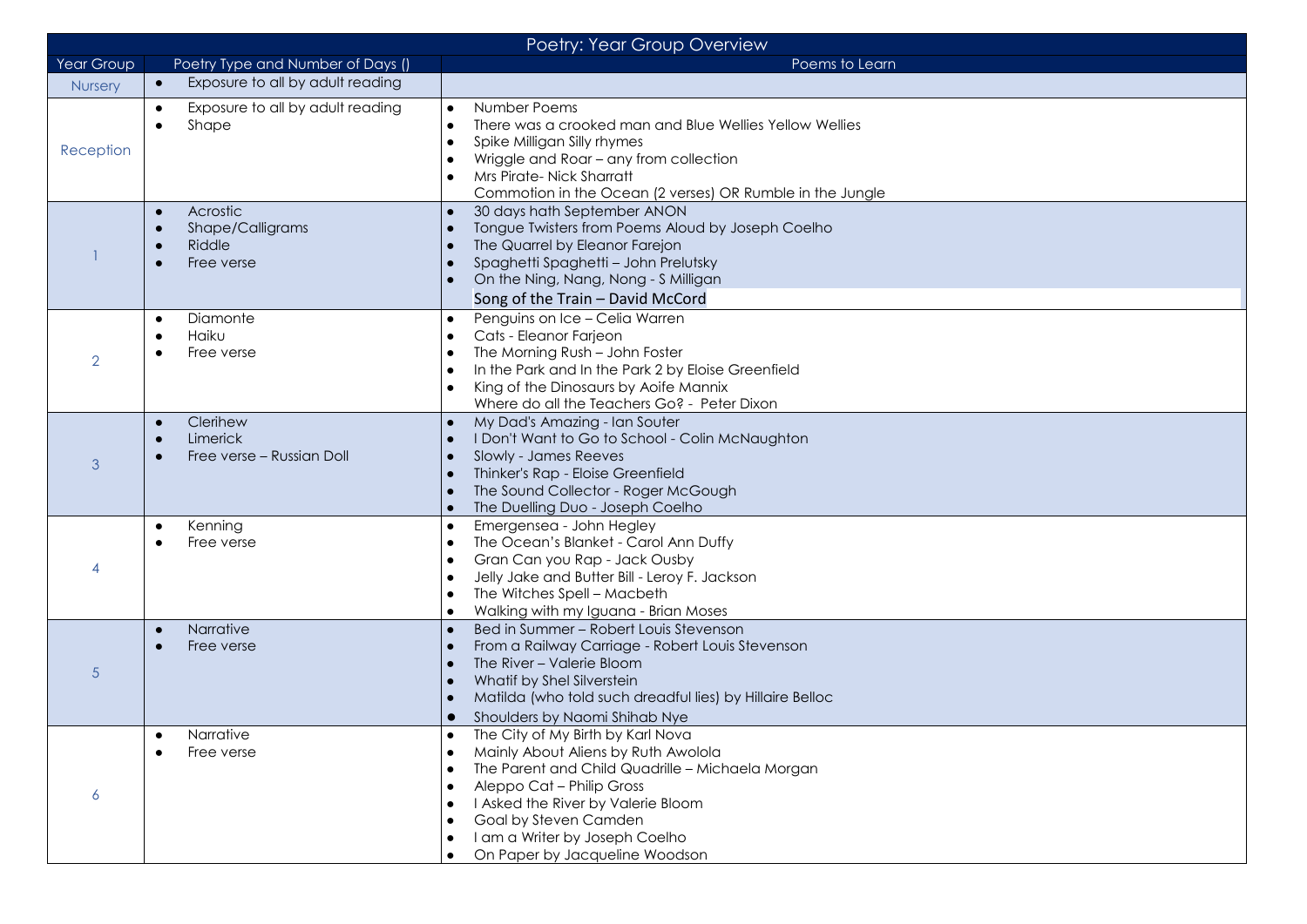| <b>Reception Overview</b> |                                                                                                                                                                                                                                                                      |  |                                                                                                                                                                                                                                                                                                                                                       |  |  |
|---------------------------|----------------------------------------------------------------------------------------------------------------------------------------------------------------------------------------------------------------------------------------------------------------------|--|-------------------------------------------------------------------------------------------------------------------------------------------------------------------------------------------------------------------------------------------------------------------------------------------------------------------------------------------------------|--|--|
| Poetry Type               | <b>Features</b>                                                                                                                                                                                                                                                      |  | Example                                                                                                                                                                                                                                                                                                                                               |  |  |
| <b>Shape</b>              | The poem usually describes an object.<br>The poem is presented in the shape of the object which it is<br>describing.<br>The layout may either be with the words inside a shape or around the<br>outline of the shape.<br>Can be adult supported.                     |  |                                                                                                                                                                                                                                                                                                                                                       |  |  |
|                           | Year 1 Overview                                                                                                                                                                                                                                                      |  |                                                                                                                                                                                                                                                                                                                                                       |  |  |
| Poetry Type               | <b>Features</b>                                                                                                                                                                                                                                                      |  | Example                                                                                                                                                                                                                                                                                                                                               |  |  |
| <b>Acrostic</b>           | The first of last letter in each line spell out a word. Most commonly, it is the first letter<br>that spells out the word.<br>The acrostic links to a given theme, e.g. winter.<br>Lines usually end with commas.<br>Ideas could be extended through using couplets. |  | Spring is here. The sun is shining and the grass is green.<br>Pretty flowers. Red, yellow and pink like a rainbow.<br>Running lambs. White and fluffy and jumping up high.<br>In the fields. Green grass and fluffy clouds in the sky.<br>New animals born. Baaing lambs and cheeping chicks.<br>Go out to play. Run and jump in the spring sunshine. |  |  |
| Shape/Callig<br>rams      | The poem usually describes an object.<br>The poem is presented in the shape of the object which it is describing.<br>The layout may either be with the words inside a shape or around the outline of the<br>shape.                                                   |  | <b>SNAILS</b>                                                                                                                                                                                                                                                                                                                                         |  |  |
| <b>Riddle</b>             | The poem describes a noun (usually an object), but does not name it, i.e. it may<br>describe a tiger as striped and furry.<br>Ideas could be extended through use of adjectives to describe each part of the<br>object, or through prepositions.                     |  | I hop, I leap<br>You can find me in the garden<br>In ponds, in lakes<br>And under logs<br>I leap, I croak<br>Witches are my friend<br>I'm a green and warty frog,                                                                                                                                                                                     |  |  |
| Free verse                | In Year 1, the poetic devices we can use in free verse are:<br>Couplets<br>Repetition                                                                                                                                                                                |  | The truth about my cat<br>My cat lies in the sunny garden.<br>He snoozes and snores.<br>My cat runs in the long green grass.<br>He jumps and sprints.<br>My cat climbs up the tall trees.<br>He scratches the branches.<br>(Alliteration, couplets, adjectives)                                                                                       |  |  |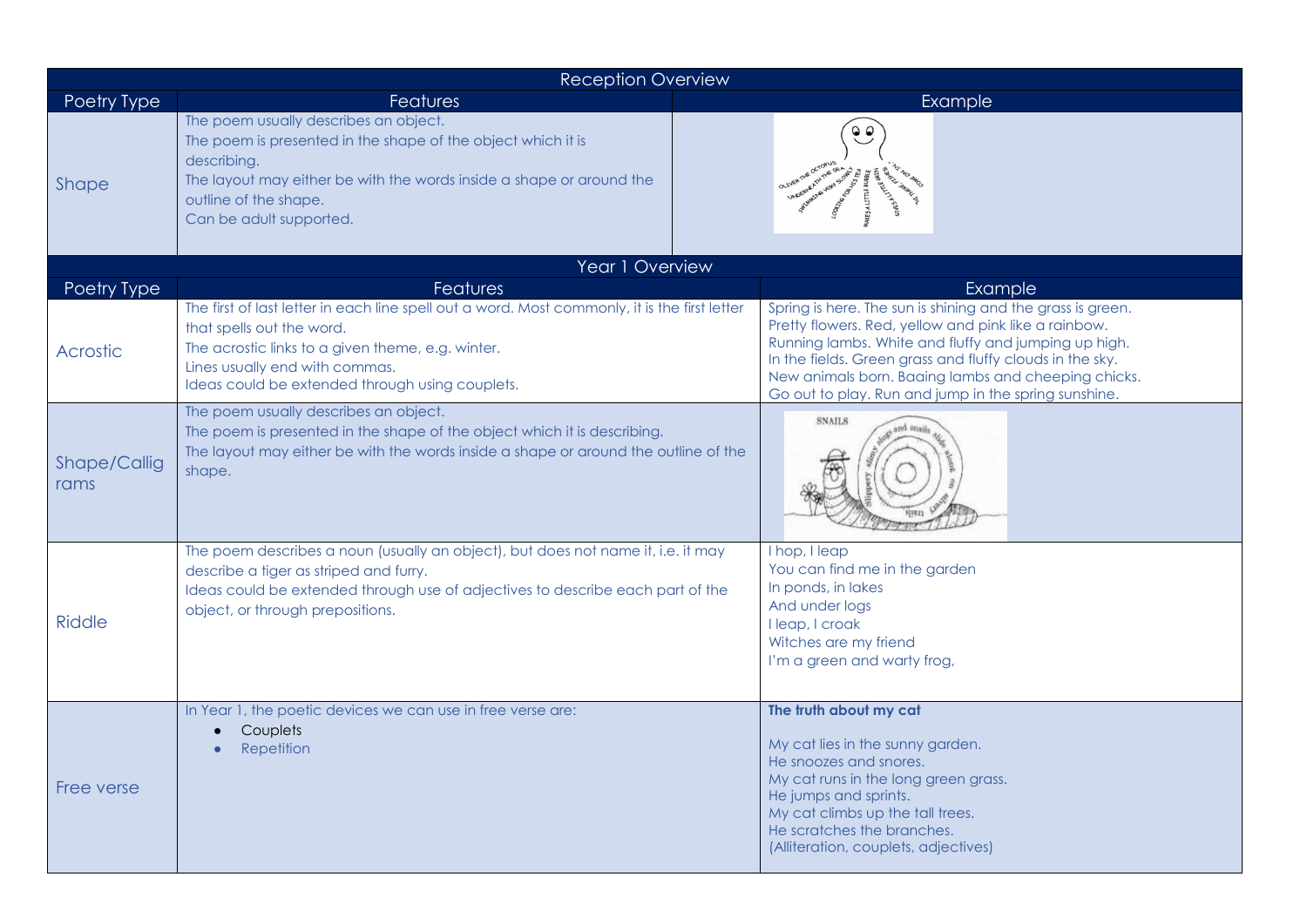| Year 2 Overview  |                                                                                                                                                                                                                                                                                                                                                                                                                                                                                                                                                                                                                                                             |                                                                                                                                                                   |  |  |
|------------------|-------------------------------------------------------------------------------------------------------------------------------------------------------------------------------------------------------------------------------------------------------------------------------------------------------------------------------------------------------------------------------------------------------------------------------------------------------------------------------------------------------------------------------------------------------------------------------------------------------------------------------------------------------------|-------------------------------------------------------------------------------------------------------------------------------------------------------------------|--|--|
| Poetry Type      | <b>Features</b>                                                                                                                                                                                                                                                                                                                                                                                                                                                                                                                                                                                                                                             | Example                                                                                                                                                           |  |  |
| <b>Diamonte</b>  | The poem is presented in the shape of a diamond.<br>The line structure is as follows:<br>Line 1: Beginning subject;<br>$\bullet$<br>Line 2: Two adjectives about line 1; Line 3: Three verbs or words ending '-<br>ing' about line 1;<br>Line 4: A short phrase about line 1, a short phrase about line 7;<br>٠<br>Line 5: Three verbs or words ending '-ing' about line 7;<br>Line 6: Two adjectives about line 7;<br>Line 7: End subject.<br>Precise verbs and adjectives are used in the relevant lines indicated above.<br>Each line starts with a capital letter; commas are used between verbs and<br>adjectives; no punctuation at the end of lines. | <b>Bike</b><br>Shiny, quiet,<br>Pedalling, spinning, weaving<br>Whizzing round corners, zooming<br>along roads<br>Racing, roaring, speeding<br>Fast, loud,<br>Car |  |  |
| Haiku            | The haiku originates from Japan.<br>The mood of a haiku is generally serious, and can relate to many themes, including<br>nature or love.<br>The line structure is as follows:<br>$\bullet$ Line 1:5 syllables;<br>Line 2: 7 syllables;<br>$\bullet$<br>Line 3: 5 syllables. (14 in total).<br>$\bullet$<br>Each line starts with a capital letter.                                                                                                                                                                                                                                                                                                         | The sky is so blue,<br>The sky is so warm up high,<br>I love the summer.                                                                                          |  |  |
| <b>Tetractys</b> | The poem is five lines in length.<br>The line structure is as follows:<br>• Line 1: 1 syllable;<br>Line 2: 2 syllables;<br>Line 3: 3 syllables;<br>Line 4: 4 syllables;<br>Line 5: 10 syllables.<br>$\bullet$<br>There is no set rhyme scheme.<br>Each line starts with a capital letter and only the last line ends with a full stop.                                                                                                                                                                                                                                                                                                                      | Am seven<br>And I go<br>To ballet school<br>I learn to dance and prance around the room.                                                                          |  |  |
| Free verse       | In Year 2, the poetic devices we can use in free verse are:<br>alliteration<br>rhyme<br>counting syllables<br>repetition<br>thinking and feeling details                                                                                                                                                                                                                                                                                                                                                                                                                                                                                                    |                                                                                                                                                                   |  |  |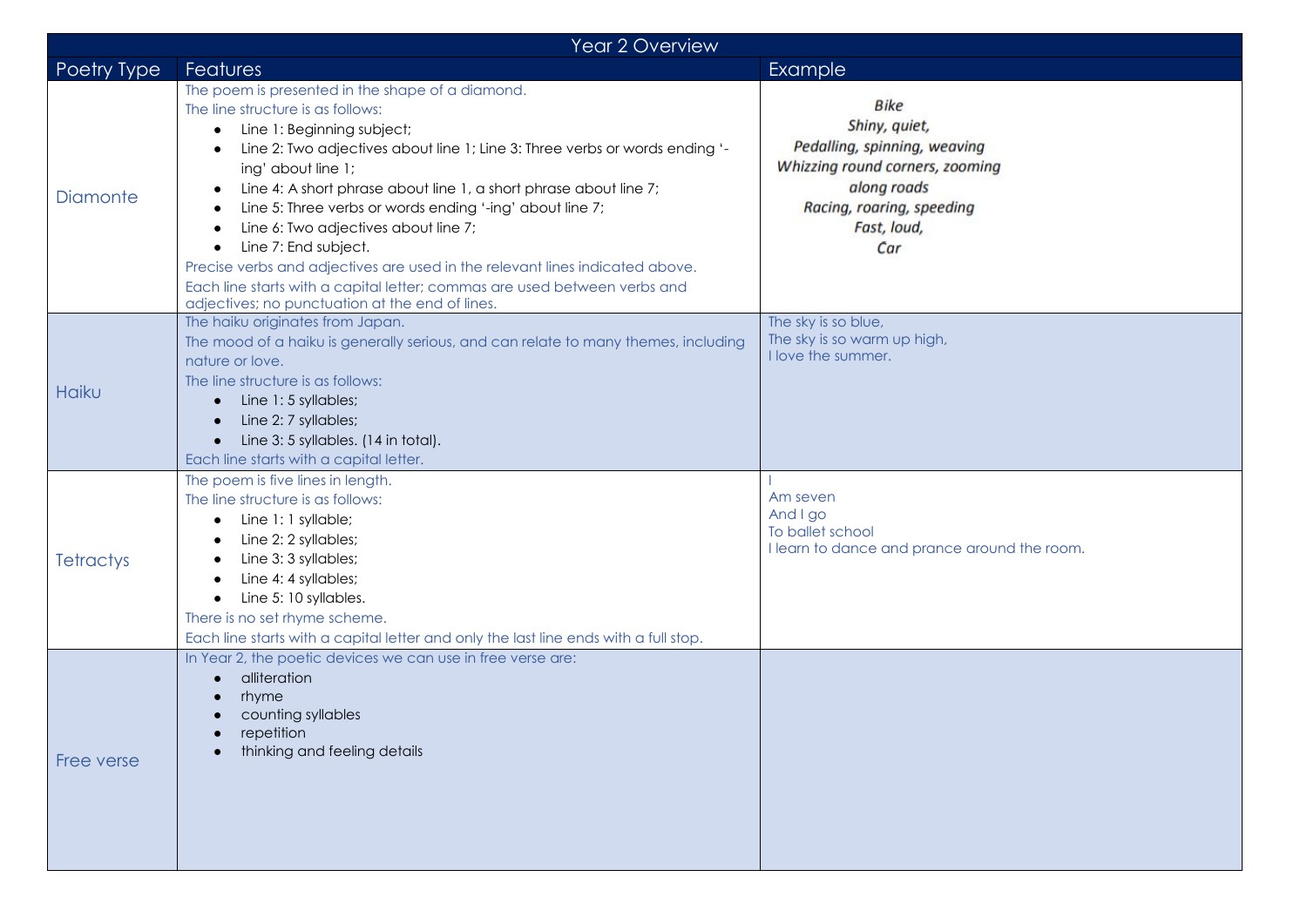| <b>Year 3 Overview</b> |                                                                                                                                                                                                                                                                                                                                                                                                     |                                                                                                                                                                                                                                                                                                                                 |  |  |
|------------------------|-----------------------------------------------------------------------------------------------------------------------------------------------------------------------------------------------------------------------------------------------------------------------------------------------------------------------------------------------------------------------------------------------------|---------------------------------------------------------------------------------------------------------------------------------------------------------------------------------------------------------------------------------------------------------------------------------------------------------------------------------|--|--|
| Poetry<br><b>Type</b>  | <b>Features</b>                                                                                                                                                                                                                                                                                                                                                                                     | Example                                                                                                                                                                                                                                                                                                                         |  |  |
| Clerihew               | A clerihew is four lines in length and includes rhyming couplets (AABB).<br>The subject of the poem is typically a character who is named on one of the lines.<br>The mood of this type of poem is comic.                                                                                                                                                                                           | Astronaut Neil Armstrong<br>Wasn't on the moon for long.<br>But in that time he left behind<br>A giant footprint for mankind.                                                                                                                                                                                                   |  |  |
| <b>Limerick</b>        | The poem is five lines in length and follows the rhyme scheme AABBA.<br>The line structure is as follows:<br>Line 1:7-10 syllables;<br>Line 2: 7-10 syllables;<br>Line 3: 5-7 syllables;<br>Line 4: 5-7 syllables;<br>Line 5: 7-10 syllables.<br>The first line usually begins with 'There was a' and ends with the name of a person<br>or place.                                                   | There once was a boy called Joe<br>Who dropped a big brick on his toe<br>He asked, with a frown<br>"Will the swelling go down?"<br>And the doctor said, "Yes, I think so."                                                                                                                                                      |  |  |
| Free verse             | In Year 3, the poetic devices we can use in free verse are:<br>repetition<br>rhyme<br>simile<br>rhythm                                                                                                                                                                                                                                                                                              | The truth about my imagination<br>The truth is I imagine I can fly<br>Like a bird floating through the sky<br>Soaring up towards a cloud<br>Overlooking an awe-struck crowd.<br>The truth is I imagine I am invisible<br>Like an unseen, undisturbed miracle<br>Wandering freely wherever I go<br>No one will ever see me show. |  |  |
|                        | Year 4 Overview                                                                                                                                                                                                                                                                                                                                                                                     |                                                                                                                                                                                                                                                                                                                                 |  |  |
| Poetry Type<br>Kenning | Features<br>A 'kenning' is a two-word phrase which describes an object, often using a metaphor<br>to do so.<br>Kenning poems are a type of riddle which use kennings to describe something or<br>someone.<br>Each line consists of one kenning. There is no set number of lines in each verse.<br>The kennings should be ordered within the poem with consideration of the impact on<br>the reader. | <b>Example</b><br>Perfect predator<br>Day dreamer<br>Coat cleaner<br>Rapid runner<br>Mouse chaser<br>Skilled climber                                                                                                                                                                                                            |  |  |
| Free verse             | In Year 4, the poetic devices we can use in free verse are:<br>simile<br>$\bullet$<br>rhythm<br>metaphor<br>onomatopoeia                                                                                                                                                                                                                                                                            |                                                                                                                                                                                                                                                                                                                                 |  |  |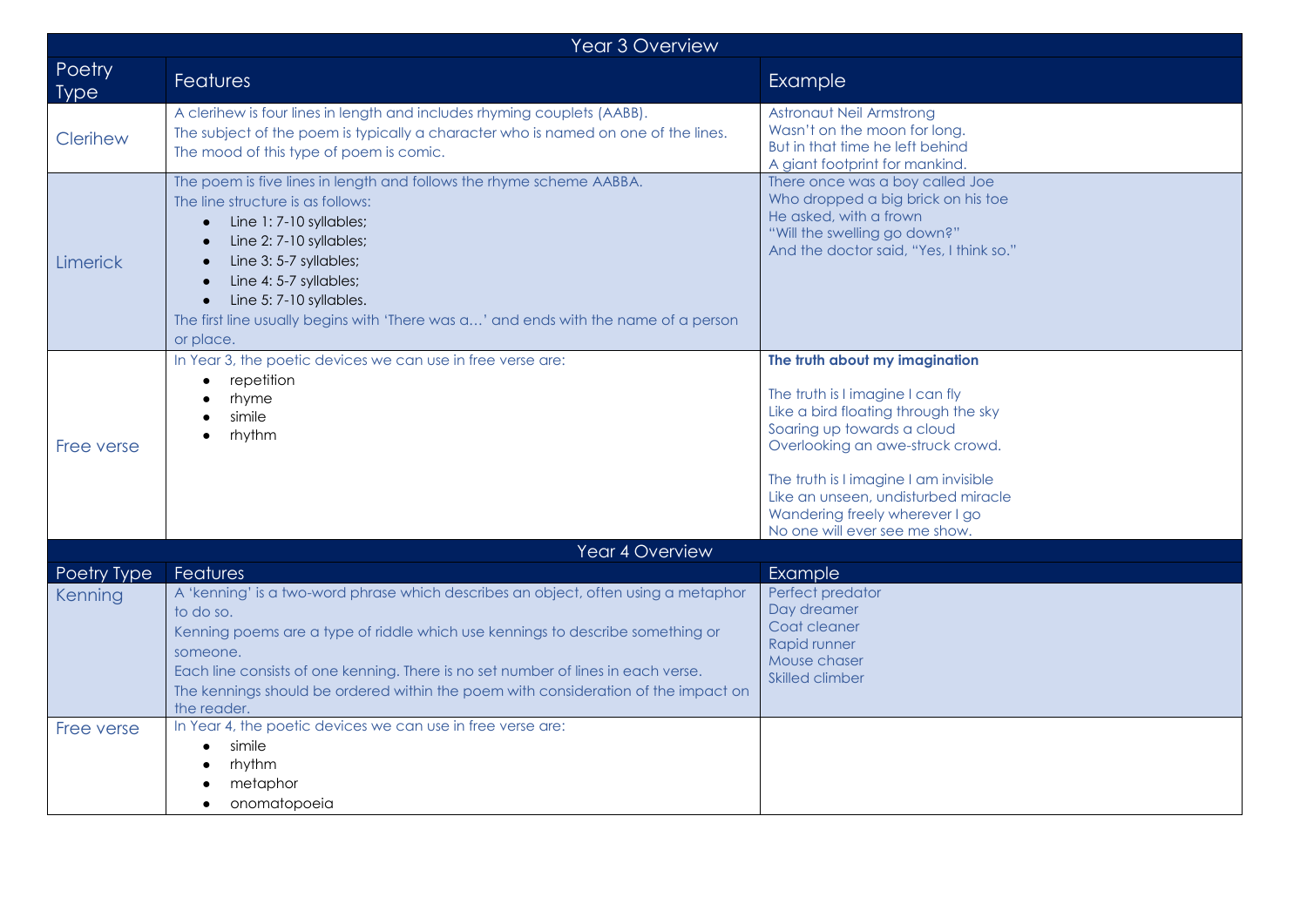| Year 5 Overview  |                                                                                                                                                                                                                                                                                    |                                                                                                                                                                                                                                                                                                                                                                                                                                                                                                                                           |  |  |
|------------------|------------------------------------------------------------------------------------------------------------------------------------------------------------------------------------------------------------------------------------------------------------------------------------|-------------------------------------------------------------------------------------------------------------------------------------------------------------------------------------------------------------------------------------------------------------------------------------------------------------------------------------------------------------------------------------------------------------------------------------------------------------------------------------------------------------------------------------------|--|--|
| Poetry Type      | Features                                                                                                                                                                                                                                                                           | Example                                                                                                                                                                                                                                                                                                                                                                                                                                                                                                                                   |  |  |
| <b>Narrative</b> | In Year 5, a narrative poem could include the following features:<br>rhyme<br>$\bullet$<br>structure<br>archaic language<br>hyperbole<br>symbolism<br>personification<br>pathetic fallacy                                                                                          | Sometimes a troop of damsels glad,<br>An abbot on an ambling pad,<br>Sometimes a curly shepherd lad,<br>Or long-hair'd page in crimson clad,<br>Goes by to tower'd Camelot:<br>And sometimes thro' the mirror blue<br>The knights come riding two and two:<br>She hath no loyal knight and true,<br>The Lady of Shalott.                                                                                                                                                                                                                  |  |  |
| Free verse       | In Year 5, the poetic devices we can use in free verse are:<br>simile<br>$\bullet$<br>metaphor<br>personification<br>structure of author focus<br>mood and tone<br>an awareness of vocabulary choice and poetry from difficult<br>cultures and periods of time                     | <b>The Truth</b><br>Truth is a mountain which must be bravely climbed<br>Truth is the wind which swirls around the snowy peaks<br>Truth is in the trees which keep me company on my ascent<br>But on the journey, truth couldn't be seen amongst the storm<br>The mountain stood so vast and tall<br>Looking down upon us all<br>The wind cloaks herself in dark at night<br>She whips and cries and gave a fright<br>The trees capture innocent passers-by<br>They used their limbs to clutch them tight in the cold and crisp night sky |  |  |
|                  | Year 6 Overview                                                                                                                                                                                                                                                                    |                                                                                                                                                                                                                                                                                                                                                                                                                                                                                                                                           |  |  |
| Poetry Type      | <b>Features</b>                                                                                                                                                                                                                                                                    | Example                                                                                                                                                                                                                                                                                                                                                                                                                                                                                                                                   |  |  |
| Narrative        | In Year 6, a narrative poem could include the following features:<br>rhyme<br>$\bullet$<br>structure<br>archaic language<br>hyperbole<br>symbolism<br>personification<br>pathetic fallacy<br>repetition<br>Year 6 is a consolidation of all poetic devices                         | Over the cobbles he clattered and clashed in the dark inn-yard,<br>And he tapped with his whip on the shutters, but all was locked and barred;<br>He whistled a tune to the window, and who should be waiting there?<br>But the landlord's black-eyed daughter, Bess, the landlord's daughter,<br>Plaiting a dark red love-knot into her long black hair.                                                                                                                                                                                 |  |  |
| Free verse       | In Year 6, the poetic devices we can use in free verse are:<br>$\bullet$ simile<br>metaphor<br>personification<br>rhyme<br>structure of author focus<br>mood and tone<br>enjambment<br>an awareness of vocabulary choice and poetry from difficult cultures and<br>periods of time |                                                                                                                                                                                                                                                                                                                                                                                                                                                                                                                                           |  |  |